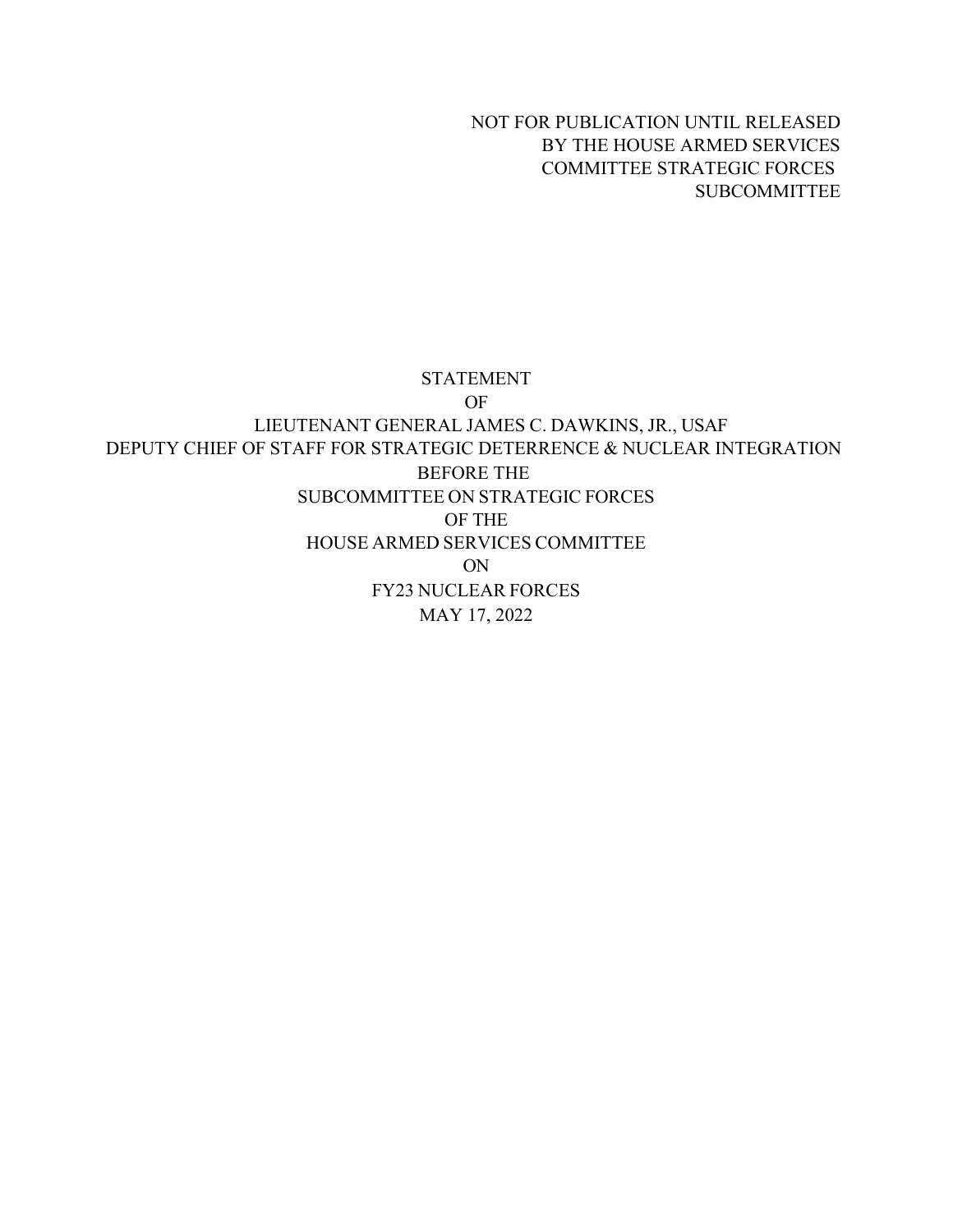#### **INTRODUCTION**

Thank you for the opportunity to testify before the committee on the current status and future prospects of the Air Force's nuclear programs and policies. I would also like to highlight and thank our critical industry and government partners who work to seamlessly integrate monumental modernization and maintenance efforts across the U.S. nuclear enterprise. Finally, a special thank you to the Airmen who work tirelessly day in and day out to ensure the U.S. retains the safe, secure, reliable, and credible nuclear deterrent our Nation demands. Their ceaseless and often unheralded efforts to operate, maintain, and protect our systems ensures the credibility of the U.S. nuclear deterrent. I am proud to testify that due to their efforts, our Nation's bomber, Intercontinental Ballistic Missile (ICBM), and airborne Nuclear Command, Control, and Communications (NC3) forces maintained high standards for nuclear readiness despite the continued impacts of the COVID-19 pandemic. Their unwavering professionalism continues to ensure the foundation of our national security remains strong, but we must provide them the right tools and capabilities to face the pacing challenges posed by Russia and China.

After decades of underwriting global stability and security, the Department of the Air Force (DAF) is at an inflection point for providing a credible strategic deterrence capability in an evolving nucleararmed, adversarial strategic environment. The DAF's core missions of protecting Americans and American interests, assuring our allies and partners, and deterring our adversaries have not changed in the past decade; however, the domains, technology, and threats have. Failure to adapt to a changing world is not an option; every operational plan and capability in the Department of Defense (DoD) rests on the foundation of strategic nuclear deterrence. The stakes could not be higher.

As I testified last year, the DAF continues to achieve many key nuclear goals including significant milestones in the LGM-35A Sentinel weapon system, Long Range Standoff missile (LRSO), B-21 Raider, the B61-12, and our NC3 programs. Sentinel is the next generation Intercontinental Ballistic Missile (ICBM) that brings critical safety, security, and reliability features to replace the aged Minuteman III (MM III) system and a majority of its infrastructure. MM III is over forty years past its design life and will not be viable against future threats. Sentinel continues to be a model acquisition program and has achieved great success in the Engineering and Manufacturing Development (EMD) phase. Sentinel's acquisition ensures we maintain pace with our competitors and continue to deter the evolving threats posed by Russia, the People's Republic of China (PRC), the Democratic People's Republic of Korea (DPRK), and Iran. The Air Force also achieved great successes with the LRSO program, to include a test flight in March, which will replace the Air Launched Cruise Missile (ALCM) fielded in 1982. The LRSO's capabilities are critical to deterrence, as they will complicate the adversary's defense calculus by improving survivability and standoff range, while serving as the primary hedge for the ground and sea legs of the triad. Finally, the B-21 Raider program remains on schedule and on budget, with the first six aircraft in production.

It is vital that these recapitalization programs remain on schedule for the DAF to continue performing its critical deterrence mission. Time is not a recoverable asset and we need to make the most of every moment. Our strategic competitors and pacing challenges present the most technologically advanced military capabilities the U.S. has ever faced. Yet, we are equipping our Airmen with systems that are decades past their lifespans and were developed for a strategic environment that is very different than today's. The emerging security environment demands we modernize.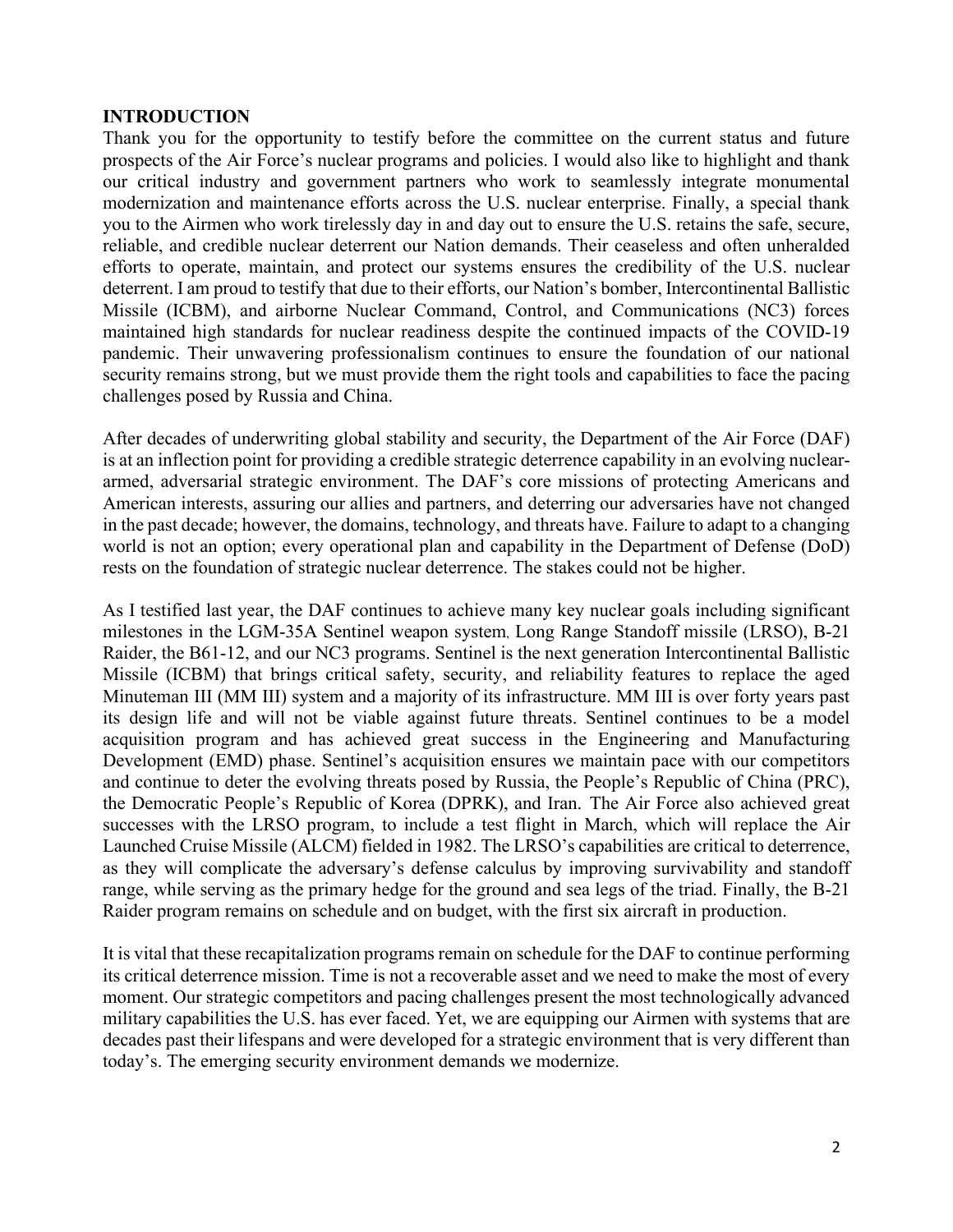#### **THE THREAT**

America's post-Cold War military experience of freely operating in uncontested domains is over. For the first time in our Nation's history, we are facing two nuclear-armed, strategic competitors: Russia and the PRC. Over the past 30 years, while the U.S. focused on counterterrorism in the Middle-East, our strategic competitors took advantage of America's inattention to grow their conventional and nuclear capabilities and update their tactics to integrate nuclear warfare options into the broader spectrum of conflict. Russia and the PRC have built formidable and advanced defensive systems, are bolstering offensive and defensive capabilities in space and are rapidly developing the next generation of technologies in autonomously operated weapons, precision missiles, artificial intelligence and hypersonic flight.

Russia's willingness to attack Ukraine shattered the relatively peaceful decades enjoyed in Europe. Our NATO and European allies and partners faced the stark reality that Russia will expand their influence through force and their direct and indirect threats to use nuclear weapons is alarming. Assurance to our European allies and partners is as critical now as it was during the Cold War. Russia continues to modernize both its nuclear and conventional forces and is leading the world in the development and deployment of hypersonic weapons. Russia has not only modernized every leg of its triad, but is expanding its nuclear stockpile to include novel strategic systems. Russia has multiple types of non-strategic nuclear weapons (NSNW) deployed or in research and development, including, short- and close-range ballistic missiles, cruise missiles, and anti-ship missiles. Several of Russia's novel strategic systems—the Poseidon nuclear- powered, strategic-range torpedo; and the Burevestnik nuclear-powered, strategic-range cruise missile—and its NSNW are not subject to New START Treaty's limits or verification regime.

The PRC represents the largest long-term threat to the U.S. as it rapidly increases its offensive and defensive warfighting capabilities to specifically defeat our power projection in the Pacific. China is growing their nuclear arsenal to at least a thousand warheads by 2030, modernizing and expanding its delivery systems, and building a survivable nuclear triad. In addition to the land- and sea-based capabilities, the PRC announced its new nuclear-capable strategic stealth bomber, which analysts assess will be operational by the end of this decade. The increases in capability, combined with improvements in the readiness of its nuclear and C2 forces and its advancement of the airborne leg of its triad, will significantly increase the responsiveness, survivability, and lethality of the PRC's nuclear deterrent. The PRC's nuclear breakout is deeply concerning. These capabilities will embolden Chinese leaders to leverage their nuclear forces to achieve Chinese political objectives, such as coercing other states—including U.S. allies—or threatening U.S. assets and interests across Asia and the Pacific. Additionally, China continues to develop other advanced weapons, to include their hypersonic glide vehicle that showcased global range. The PRC is not constrained by any arms control agreements and none are expected to be negotiated anytime in the near future.

Meanwhile, DPRK and Iran are also pursuing destabilizing capabilities and technologies. DPRK continues its ballistic and hypersonic missile development and testing, threatening regional stability in the Pacific. It is also working to add rail-mobile and sea-launched missile capabilities that complicate our ability to find, fix, track, and target their missiles. Iran's posturing and refusal to negotiate on international nuclear agreements shows their willingness to continue pursuing nuclear weapon and ballistic missile technology.

Competitor or ally, all nuclear-armed countries are working on or have already invested heavily in modernization, expansion, and development of their nuclear forces. The U.S. must continue to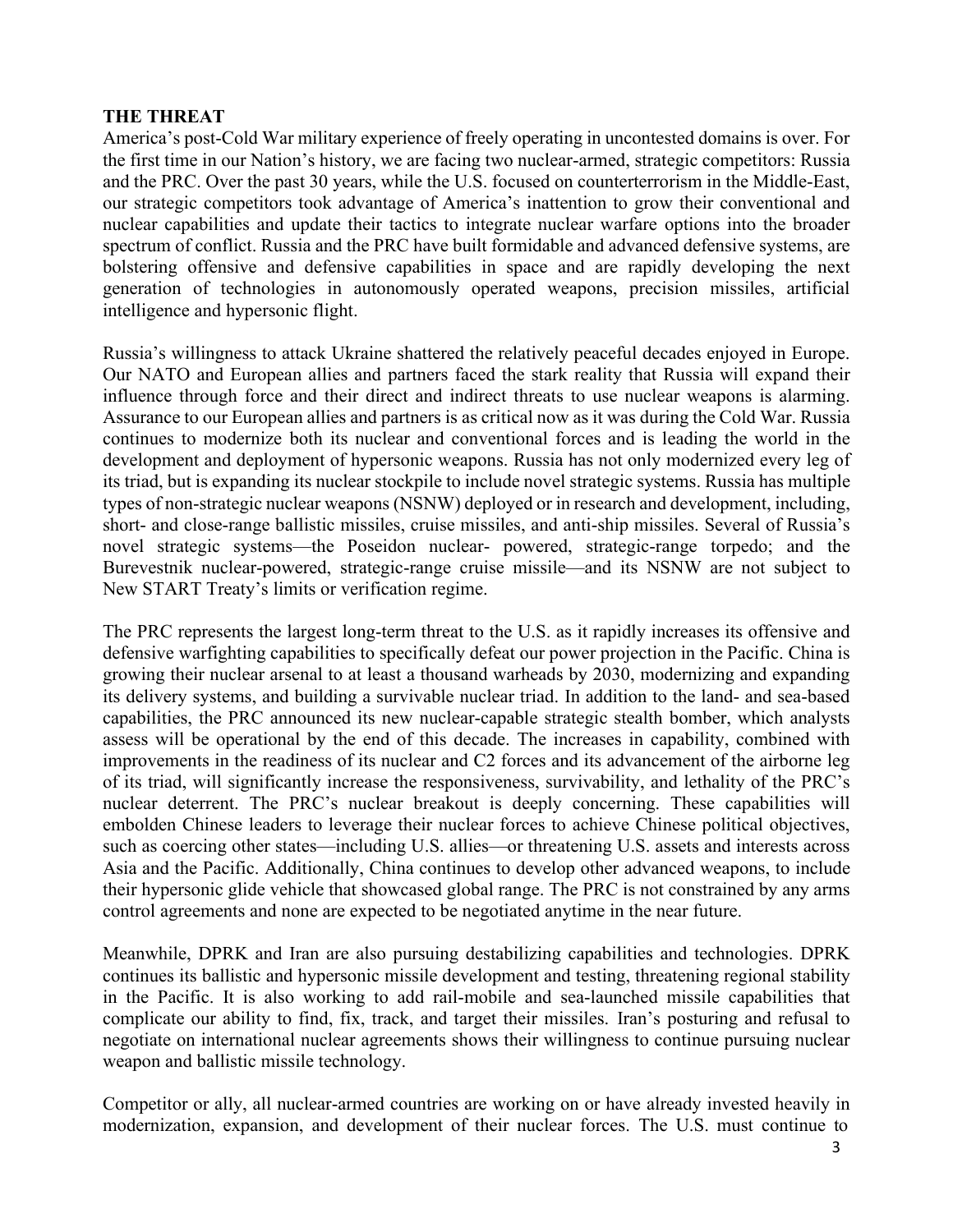shepherd its resources and focus on its nuclear forces to ensure we do not fall behind or allow our deterrent force to be overshadowed by the emerging capabilities of strategic competitors. Furthermore, modernized capabilities from competitors could encourage allies to look elsewhere for strategic assurance.

## **STRATEGY & THE NUCLEAR TRIAD**

Bolstered by the strength of our U.S. Navy and the Department of Energy's (DOE) National Nuclear Security Administration (NNSA) partners, the triad and the NC3 enterprise has served as cornerstone of U.S. defense strategy for decades. The triad, two-thirds of which the DAF operates, brings together the capabilities of the bomber, ICBM, and the Navy's submarine-launched ballistic missile (SLBM) forces. With foreign nuclear threats growing, the importance of the triad is more important today than ever. Each leg provides unique and complementary attributes, complicates adversary planning, and ensures no country could launch a strategic attack that eliminates our nuclear forces or our Nation's ability to respond. The triad's diversity enables risk mitigation if a particular leg of the triad is degraded or unavailable due to unforeseen technological issues, operational vulnerabilities, or technological breakthrough by a competitor. The certainty of our weapons ensures no adversary would dare risk the catastrophic consequences of a nuclear strike against our homeland.

The triad is also a key part of our allies' defense strategy through U.S. extended deterrence commitments. Our allies and partners watch what we say and do as much as our strategic competitors do. The U.S. does not only deter potential adversaries from aggression against the homeland; extended deterrence assures our allies and discourages nuclear proliferation by increasing allies' and competitors' confidence about the integrity of U.S. security commitments. The North Atlantic Treaty Organization (NATO) alliance has provided for the common security of our European allies since 1949 and Air Force and NATO dual-capable aircraft are integral to NATO's overall deterrence and defense posture. In the Indo-Pacific, U.S. nuclear capabilities play a vital role in maintaining peace, stability, and non-proliferation goals.

### **REQUIREMENTS, MODERNIZATION, AND RECAPITALIZATION**

U.S. nuclear deterrence and extended deterrence relies on the Air Force's execution of daily deterrent operations and other states' perceptions of our capability. The credibility of our nuclear deterrent is degraded if our weapons and delivery systems are unreliable or inaccurate, or if training is inadequate. Furthermore, U.S. investments in conventional, space, and cyberspace capabilities can all be negated if an adversary perceives a nuclear advantage over the U.S. and escalates a conflict in an effort to gain that perceived advantage.

Schedule and programmatic uncertainties increase operational risks. For far too long, we have deferred our Nation's nuclear modernization and cannot do so any longer. As a result, the DAF is simultaneously recapitalizing its bomber fleet, ICBM force, air-launched missiles, and NC3 systems. These modernizations are already late to need and have little to zero schedule margin. It is not a choice between replacing these platforms and keeping them. It has become a choice between replacing them or losing them entirely. This once in a lifetime recapitalization of critical next generation capabilities must remain a top priority as we concurrently look to divest those aging and legacy systems that are not effective against the pacing challenges.

The DAF continues to maintain a strong, mutually supportive partnership with the NNSA to ensure our modernization and recapitalization programs remain on time and on budget. It is critical that each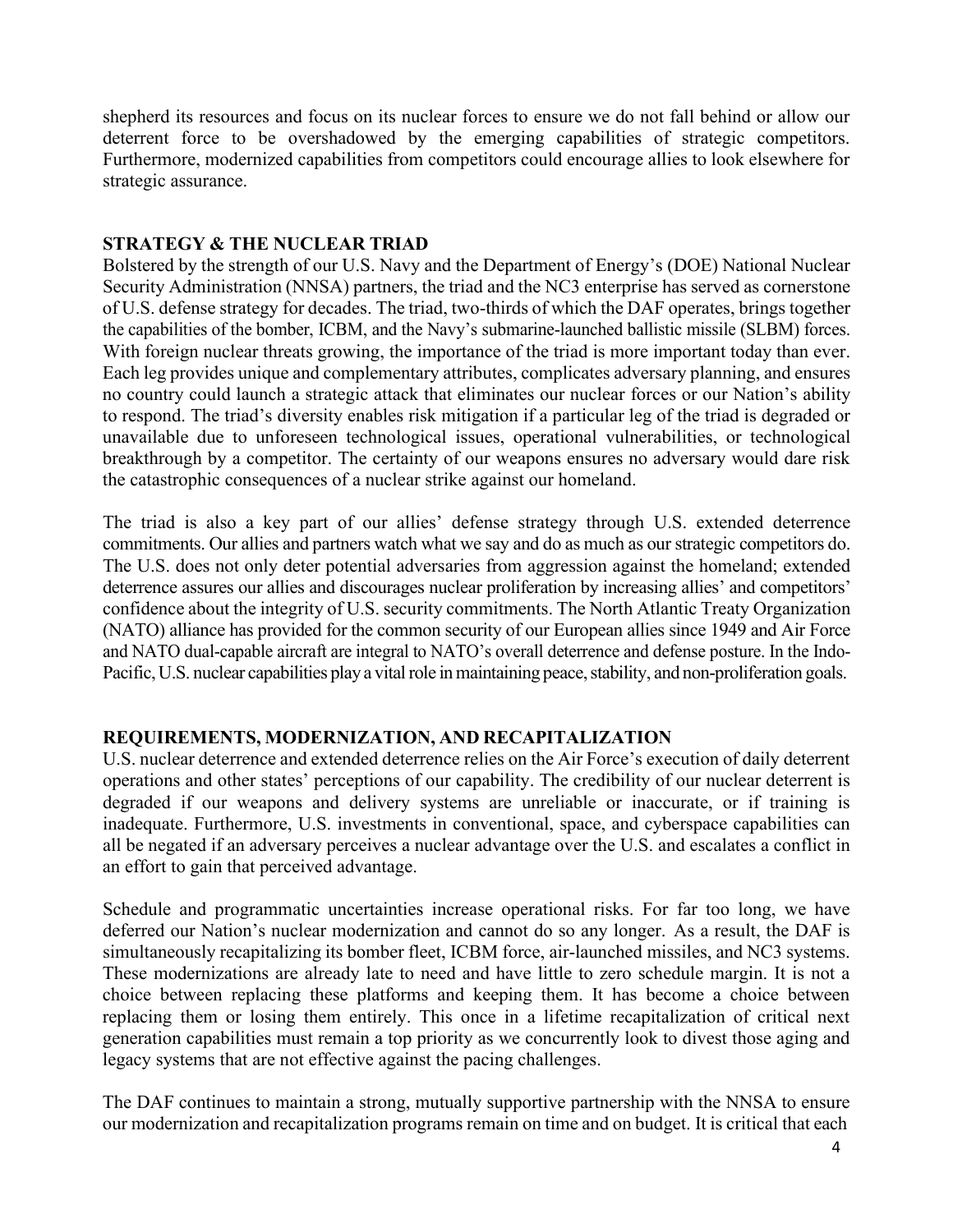of these programs deliver on schedule to reduce the risk of capability gaps near the end of this decade and into the next. To that end, the NDAA passed by Congress this past December enhances our nuclear deterrent by reiterating bipartisan support for our nuclear forces as the cornerstone of our national defense, and emphasizing the importance of the LGM-35A Sentinel weapon system. The Fiscal Year (FY) 2023 President's Budget request also greatly supports the modernization of the Air Force's Global Strike capability by ensuring continued investment in our major recapitalization programs, including the B-21, Sentinel, LRSO, and the MH-139 helicopter, while also continuing critical sustainment efforts for our current nuclear forces and support components.

### **GROUND LEG - INTERCONTINENTAL BALLISTIC MISSILES**

The ICBM force is the most responsive leg of the triad, staying on day-to-day alert 24/7/365. ICBMs deter strategic attack on the homeland while greatly complicating the targeting calculus of any potential adversary. Through the combination of accuracy and rapid response, an adversary must consider our ICBM force in any decision involving their use of nuclear weapons. Additionally, the quantity and dispersion of the ICBM force make it a nearly insurmountable targeting problem. Without ICBMs, an adversary could calculate a more favorable outcome for an attack against the U.S. homeland. For example, without ICBMs, a conventional-only attack on our limited number of submarine and bomber bases could significantly degrade the U.S. nuclear capability.

*Minuteman III*: The MM III remains an indispensable part of the nuclear triad. However, the Air Force can no longer cost-effectively sustain it and emerging threats will reduce its future effectiveness. The Air Force deployed the first MM III missile in 1970 into launch facilities built in the 1960s. The MM III weapon system is now more than forty years beyond its designed service life and requires at least twenty significant modernization and sustainment programs to keep it viable until replaced by Sentinel beginning in FY29. The Air Force continues to work across multiple lines of effort to ensure the legacy ICBM force remains safe, secure, and effective during the concurrent operations supporting the transition to Sentinel and until its retirement.

Nuclear weapons must be as good on their last day as they are on their first—anything less is unacceptable; however, the MM III sustainment efforts cannot change the reality that this legacy platform will not be able to close capability gaps or evolve to meet future strategic requirements. The MM III's design and technology are over 56 years old. The ability to upgrade and adapt to change is prohibitively costly and significantly design constrained. The high costs and design constraints are compounded by the system's on-going asset attrition and obsolescence, with many vendors, technologies, and parts no longer in existence. These sustainment and attrition issues drive difficult trade-offs between operational maintenance requirements, which are also limited by legacy design architecture constraints, and the associated development and procurement costs. These compounding problems create exponential and prohibitive costs. This reality is reflected in several comprehensive reports and studies that have been conducted by the DAF, DoD, Congress, and academia over the past eight years that have all concluded that MM III life extension is not the most viable or even costeffective solution.

*LGM-35A Sentinel Weapon System:* The DAF fully committed to replacing the entire MM III system with the LGM-35A Sentinel weapon system. Sentinel addresses ICBM capability and attribute gaps for accuracy, probability-to-penetrate, range and payload, targeting flexibility, nuclear safety, and physical and cyber security. Additionally, the development of a newer, more capable ICBM weapon system provides an opportunity to reduce the total cost of ownership by increasing system reliability and adopting specific design features focused on increasing maintainability. In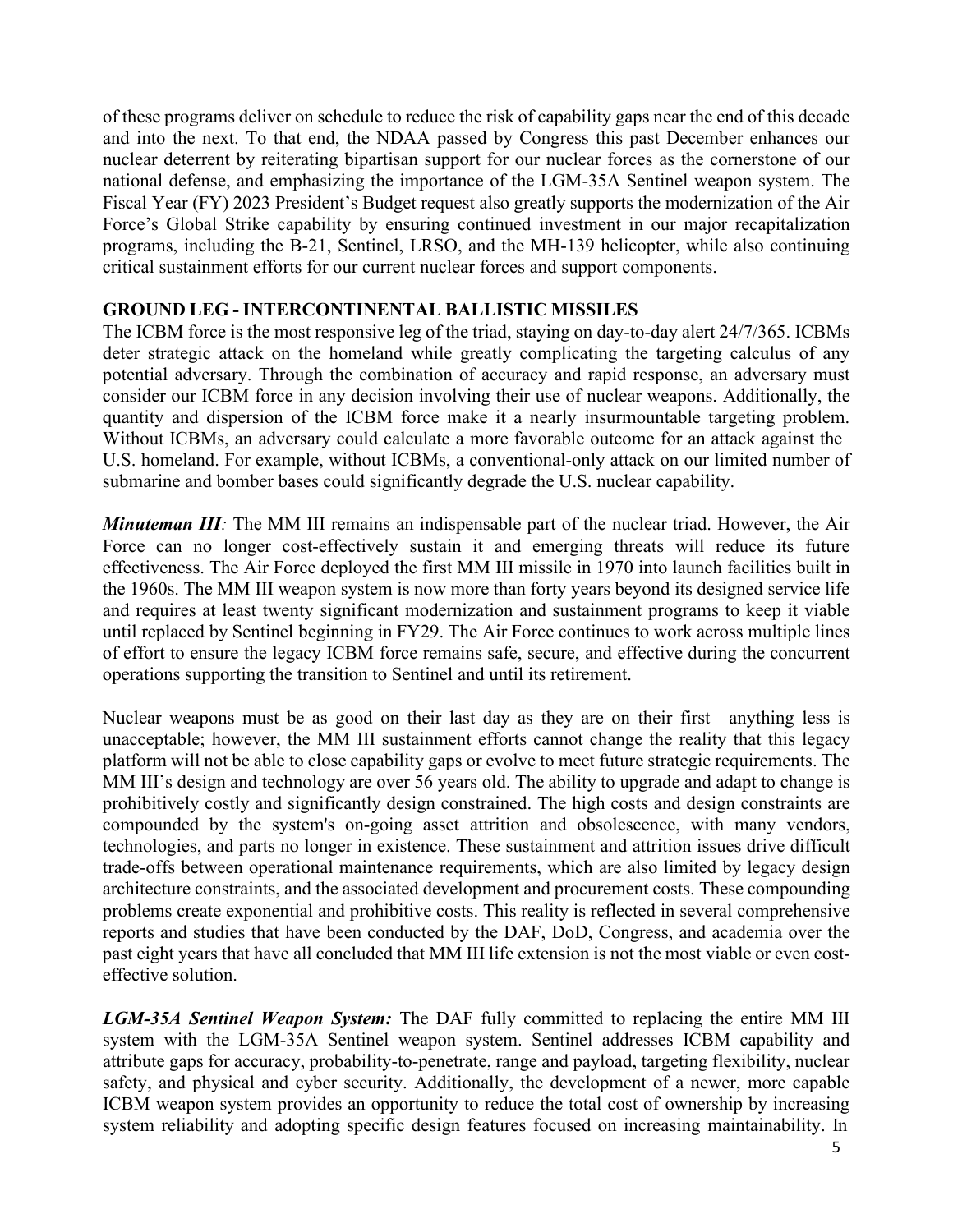addition, the implementation of a modular open system architecture, coupled with the Air Force's ownership of the technical baseline, greatly enhances the weapon system's ability to adapt to future emerging threats and sustainment modifications. For the past seven years, Sentinel has met every major milestone and is currently in the EMD phase, which includes weapon system design, qualification, test, evaluation, and nuclear certification. In FY23 the DAF is investing \$4.1 billion dollars into the Sentinel program, which allows further maturation of critical weapon system technologies and software and continued development of Vandenberg SFB test capabilities and infrastructure. Sentinel takes our ICBM force into the modern era, addresses the challenges of sustaining and securing this strategic capability, and allows us the opportunity to evolve tactics, techniques, procedures, and operator culture.

As a critical national security priority, continued, consistent, and predictable funding remains essential to ensure the on-time delivery of the Sentinel weapon system. Sentinel's unique use of digital engineering, modularity, and modular open system architecture, along with government ownership of data rights, allow it to remain viable against emerging threats and more easily integrate future NC3 systems. Increases in safety, security, reliability, and cyber resiliency have been incorporated since the start. New C2 systems maximize modularity, which streamlines future upgrades, increases maintainability, and boosts flexibility while maintaining responsiveness, and potentially reducing manpower requirement by 35%. Sentinel also allows a two-thirds reduction in the number of security and maintenance convoys, further bolstering security, reliability, and costsavings. Sentinel's modular design improves maintainability by reducing component replacement requirements through line-replaceable and upgradable hardware. New flight systems significantly increase reliability and reduce guidance system failure by up to 60%. The incorporation of enhanced diagnostics such as fault detection, isolation, and prediction enables performance prediction, big data analytics, logistics data collection, and supply chain integration to lower life cycle costs. The fielding and stewardship of Sentinel provides a critical national security capability in a responsible, balanced way that enhances fiduciary efficiency.

The Sentinel program will begin fielding in 2027 to meet full operational capability (FOC) in 2036. The system will utilize the W87 and Mk21 until the W87-1 and Mk21A are fielded. It is critical for Sentinel to remain on this timeline in order to successfully transition from the MM III while continuing to meet ICBM on-alert requirements of the United States Strategic Command.

### **AIR LEG – BOMBERS AND ASSOCIATED NUCLEAR WEAPONS**

Consisting of nuclear capable bombers and their associated standoff and gravity weapons, the air leg is a clear and visible signal of U.S. intent and resolve during a crisis and provides a flexible and tailored response through a variety of deployment and employment options. Today, these include the B-52 with ALCM and the B-2 with their load-out of B61. In the very near future, we will add the B-21 and the LRSO to the inventory, as well as the B61-12, which completed the first production unit of its Life Extension Program in November of 2021. Our bomber force is capable of employing the full range of combat power across the entire spectrum of conflict, giving Combatant Commanders the flexibility and necessary reach to strike, if deterrence fails. To accomplish this, the air leg requires both stand-off (i.e. LRSO) and stand-in (e.g. B-21 bombers with gravity weapons) capabilities—these are not interchangeable.

As the most flexible and visible leg of our triad, our bombers provide two critical features for our nuclear force: signaling capability and recallable forces. The generation of bomber forces from their day-to-day operations to nuclear operations takes time and is deliberately visible to enemies and allies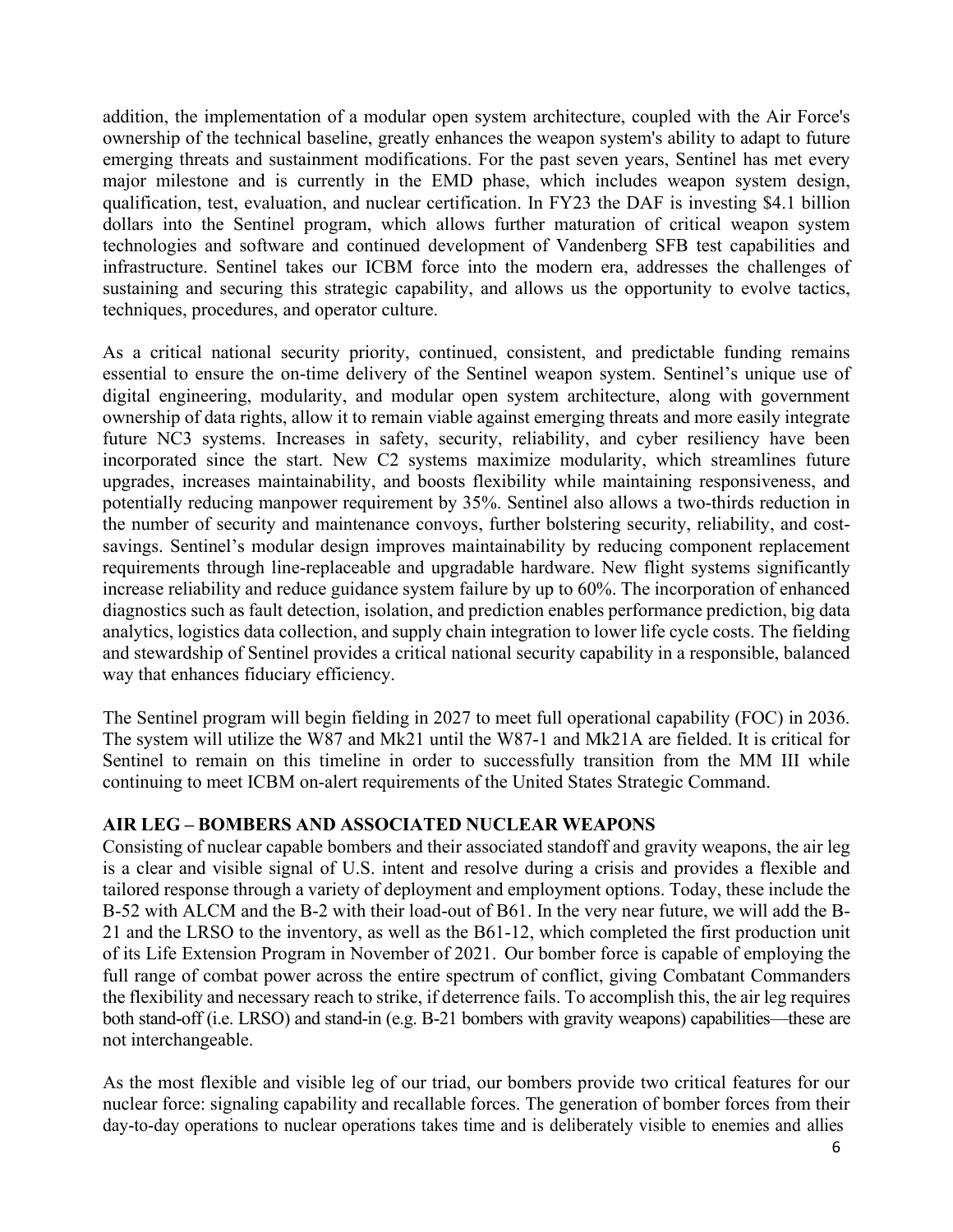alike. This generation can communicate our intent and potentially prevent a conflict before it starts by allowing time to off-ramp before nuclear use. Bomber forces also enable global reach through their deployment around the world. This can provide critical signaling to enemies and allies in peacetime and allow for prompt response if deployed. While the nuclear mission of the bomber force is critical, the capabilities bombers bring to conventional operational plans are no less important. This is especially true given the USAF is not only our Nation's only bomber force, but also our Allies' only bomber force.

The B-2 bomber serves our country well and will do so until it is replaced by the B-21. The B-2 remains the only penetrating bomber able to hold any target in the world at risk, but requires communications upgrades and integration of the nuclear B61-12 gravity weapon in order to remain relevant to the fight. The B-2's replacement, the B-21, will carry this legacy of long-range strike forward; it is currently executing in the EMD phase and the Air Force is closely monitoring the production of the first six aircraft.

Investments in the B-21 and modernization of the B-52 ensures the U.S. maintains the capability to deter aggression, assure allies, and project combat power across the full spectrum of conflict. The B-52 is executing the most comprehensive modernization in its history, to include commercial engine replacement and modernization of its radios and radars, all of which remain on track. These modernization programs ensure the B-52 remains relevant through the 2050s. With a future twobomber fleet of B-21s and modernized B-52s, the ability to reach any potential target, anytime, anywhere in the world remains intact.

The current stand-off missile, the ALCM, is operating 30 years past its design life and has significant capability gaps that will only worsen through the next decade. As we face the modern defensive capabilities of our strategic competitors, the need for a stand-off capability makes LRSO essential. The LRSO provides the most survivable and sustainable weapon for our bomber force; holding high value targets at risk in a rapidly evolving threat environment. The bomber force's capability of launching multiple LRSO weapons at once complicates adversary defenses by creating a high number of targets that air defenses must find, fix, track, target and engage simultaneously from multiple vectors of attack, thereby increasing deterrence. When they come online, the combination of the stealth B-21 and LRSO can engage targets deep in an adversary's territory that cannot be effectively addressed by ballistic missile systems, denying an adversary any geographic sanctuary. LRSO's unique characteristics augment the capabilities of nuclear gravity bombs, providing more flexible response options and increasing the effectiveness of our bombers and nuclear deterrent.

The LRSO program represents the first simultaneous integrated nuclear program that the DoD and NNSA have executed since the 1980s. The LRSO program is on track to meet its planned initial operating capability (IOC) and has been moving smoothly forward since the EMD contract was awarded in July 2021. Its successful test flight this past March was an incredible step forward. The Air Force plans to invest \$981M in FY23 for the continued design and development of the LRSO. As the nuclear hedge for unforeseen issues in the Sentinel and COLUMBIA SSBN programs, it is more critical than ever that the LRSO program remains funded and on schedule.

# **NUCLEAR COMMAND, CONTROL, AND COMMUNICATIONS (NC3)**

The DAF operates and maintains approximately seventy-five percent of all NC3 capabilities, which is a critical system-of-systems that ensures the President and senior leaders have the ability to detect nuclear attacks, decide on a response, and direct nuclear forces. Today, many NC3 systems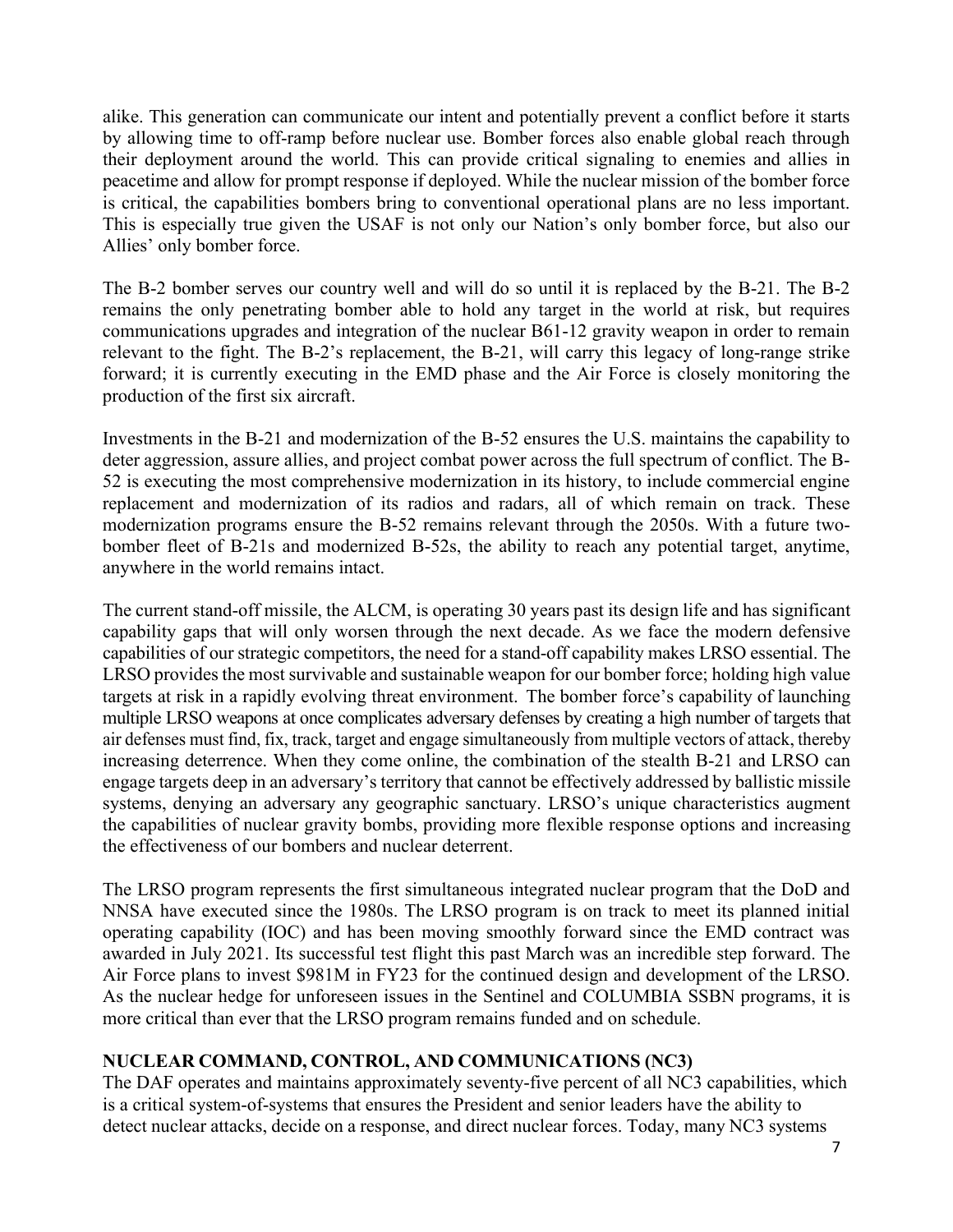are a legacy of the Cold War and the DAF continues to invest heavily in order to modernize, sustain, and protect interconnected NC3 elements as new threats emerge in multiple warfighting domains, particularly those threats in the cyber and space domains. To address these threats, we must continue to adapt our NC3 architecture and capabilities. We are working closely with the Department of Defense to ensure that NC3 is integrated into the Joint All Domain Command and Control (JADC2) by linking it with the DAF's Advanced Battle Management System (ABMS). The Joint Force must leverage capabilities, such as next-generation sensors and decision support provided by our ABMS investments to acquire, and if necessary, prosecute targets. The DAF has ensured that, where practical, Next Generation NC3 capabilities will utilize ABMS solutions to adapt a modern NC3 architecture.

Weapon system modernization is underway across the entire set of NC3 capabilities. In FY23, the USAF plans to invest approximately \$689M in NC3 programs, including the Family of Beyond Lineof-Sight-Terminal Force Element Terminal (FAB-T FET), Global Aircrew Strategic Network Terminal (GASNT) Increment 1, and several other programs to ensure the reliable force direction of the Air Force's nuclear forces. The President's Fiscal Year (FY) 2023 budget request for the Space Force initiates a necessary transformation, beginning with fielding a resilient missile warning and tracking architecture to detect and maintain custody of emergent hypersonic and maneuverable missile technologies, while making survivability under attack a key attribute of the design. The Department is heavily investing in FY23, requesting \$1.029 billion for this mission area.

Additionally, we continue to invest in the Survivable Air Operations Center (SAOC) as the aging E-4B National Air Operations Center (NAOC) replacement. The SAOC ensures national leadership a highly survivable NC3 platform in the event ground command and control, and associated centers are at risk or cease to function during national emergencies. The Air Force is finalizing the SAOC program acquisition strategy, targeting approval in mid- to late-FY22 and remain on target to deliver aircraft for this critical NC3 mission in the 2030s. The DAF will continue to provide reliable and resilient NC3 capabilities across a broad range of frequencies, from missile warning to force direction

### **INFRASTRUCTURE & WEAPONS GENERATION FACILITIES (WGFs)**

The modernization of the bomber and ICBM weapons systems remains critical to the nuclear enterprise; however, the modernization of the supporting infrastructure is also required for the continued success of the mission. Like the rest of the enterprise, these facilities are relics of the Cold War and their sustainment needs have reached the point where this aging infrastructure is impacting the ability of our Airmen to support the Air Force's nuclear mission. The DAF is already working to rectify this by recapitalizing the decades-old Weapon Storage Areas (WSAs) as Weapons Generation Facilities (WGFs). The WGF will consolidate weapon maintenance, storage, and training functions required to support the ICBM and bomber missions into a single, modernized, secure facility. WGFs support rapid generation of nuclear aircraft and routine maintenance operations for the ground-based and air legs of the triad, improving weapons generation, maintenance, and storage operations, thus resulting in a more secure facility and efficient processes. These facilities will be the backbone for the generation of Air Force combat power and bolstering deterrence. The Air Force is designing all WGFs fundamentally alike in their respective mission areas (bomber/ICBM), providing semihardened facilities to support generation, maintenance, and storage functions for nuclear weapons.

The Air Force has made significant progress on evaluating requirements to account for modern weapon designs, driving costs down to ensure WGF affordability. The first WGF is under construction at F.E. Warren Air Force Base (AFB) in support of the ICBM mission and is estimated